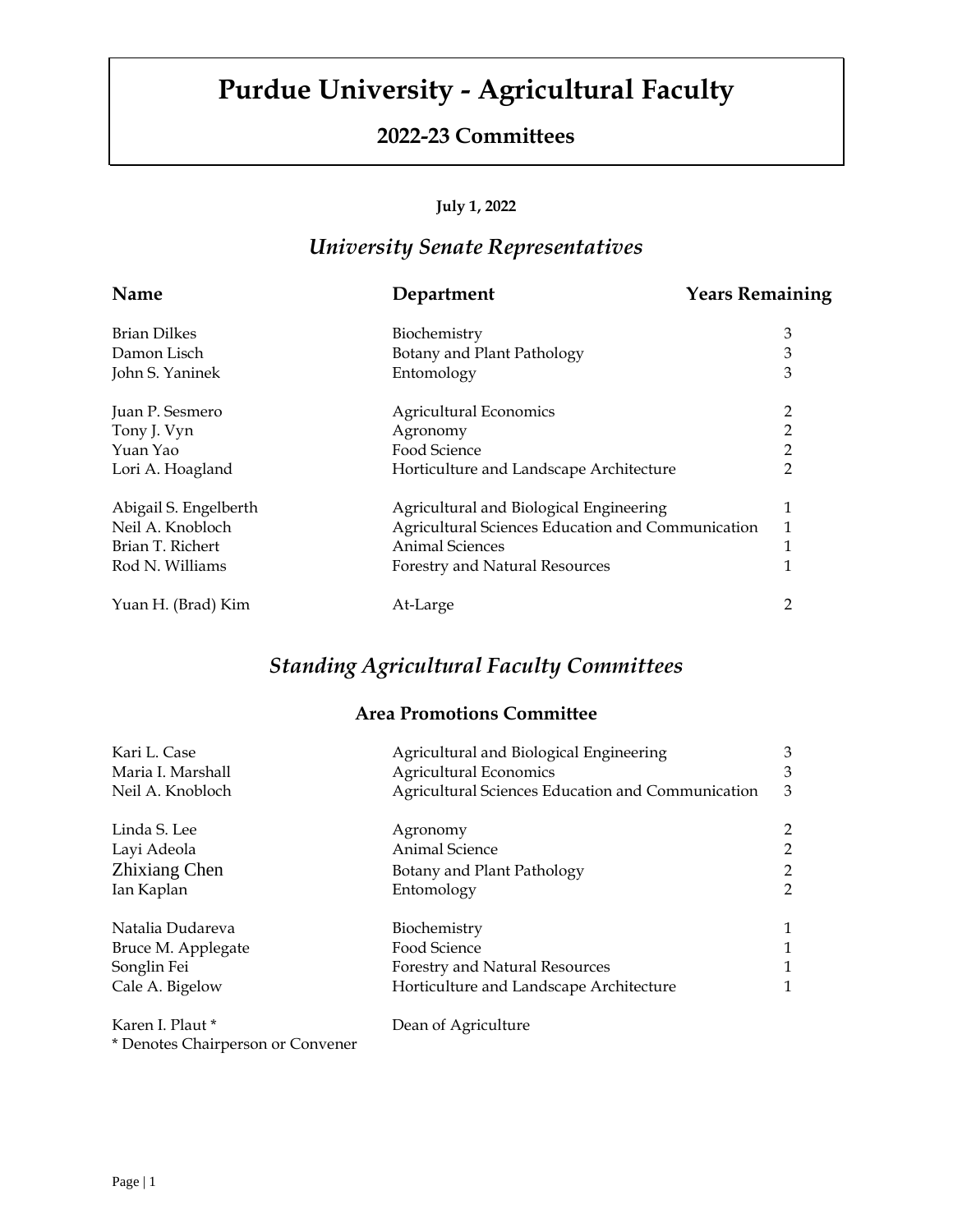## **Agenda and Policy Committee**

| To Be Determined                                      | Agricultural and Biological Engineering                                               | 3                       |
|-------------------------------------------------------|---------------------------------------------------------------------------------------|-------------------------|
| W. Scott Downey                                       | <b>Agricultural Economics</b>                                                         | 3                       |
| Linda J. Pfeiffer                                     | Agricultural Sciences Education and Communication                                     | 3                       |
| Yiwei Jiang                                           | Agronomy                                                                              | 3                       |
| Majid Kazemian                                        | Biochemistry                                                                          | $\overline{\mathbf{c}}$ |
| Janna L. Beckerman                                    | Botany and Plant pathology                                                            | $\overline{c}$          |
| Christian H. Krupke*                                  | Entomology                                                                            | 2                       |
| Greg S. Fraley                                        | <b>Animal Sciences</b>                                                                | $\mathbf 1$             |
| Haley F. Oliver                                       | Food Science                                                                          | $\mathbf 1$             |
| Douglass F. Jacobs                                    | Forestry and Natural Resources                                                        | 1                       |
| Cale A. Bigelow                                       | Horticulture and Landscape Architecture                                               | 1                       |
| Neil A. Knobloch<br>Karen I. Plaut<br>Timothy P. Kerr | Senate Representative<br>Dean of Agriculture<br><b>Agricultural Faculty Secretary</b> |                         |

## **Curriculum and Student Relations Committee**

| R. P. Kingsly Ambrose       | Agricultural and Biological Engineering           | 3 |
|-----------------------------|---------------------------------------------------|---|
| Brenna D. Ellison           | <b>Agricultural Economics</b>                     | 3 |
| Luiz F. Brito               | <b>Animal Sciences</b>                            | 3 |
| B. Allen Talbert            | Agricultural Sciences Education and Communication | 2 |
| Vikki M. Weake*             | Biochemistry                                      | 2 |
| Corey K. Gerber<br>Agronomy |                                                   | 2 |
| Reuben R. Goforth           | <b>Forestry and Natural Resources</b>             | 2 |
| Jeneen S. Abrams-Fields     | Botany and Plant Pathology                        | 1 |
| Douglas S. Richmond         | Entomology                                        | 1 |
| Lavanya Reddivari           | Food Science                                      | 1 |
| Sean M. Rotar               | Horticulture and Landscape Architecture           | 1 |
| Laura C. Bowling            | Natural Resources and Environmental Science       |   |
| Christine A. Wilson         | Academic Programs                                 |   |
| Timothy P. Kerr             | Academic Programs                                 |   |
| Linda S. Lee                | <b>Agricultural Research Programs</b>             |   |
| <b>TBD</b>                  | Undergraduate Student                             |   |
| <b>TBD</b>                  | Graduate Student                                  |   |
|                             |                                                   |   |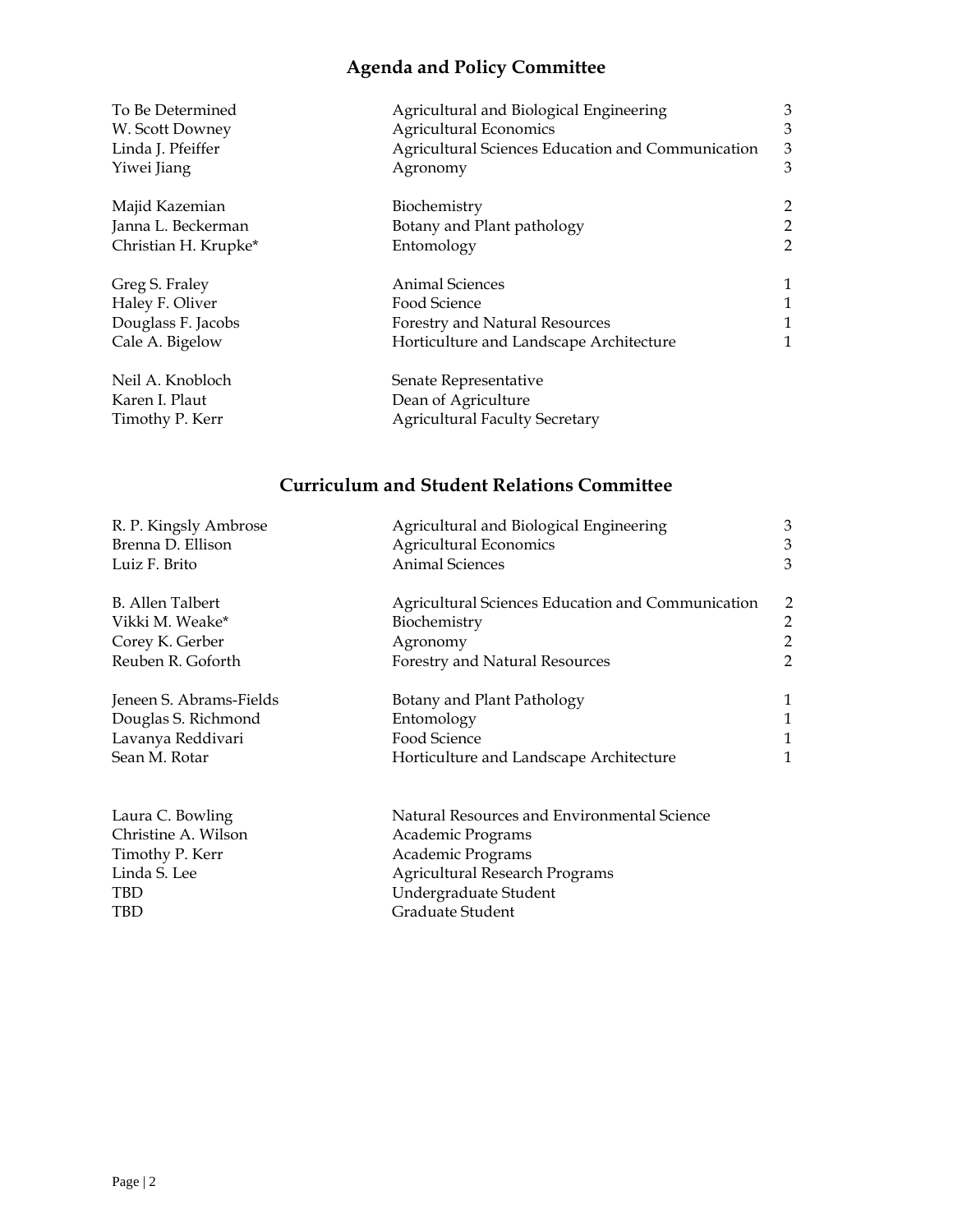## **Grade Appeals Committee**

#### **Faculty**

| Robert M. Stwalley            | Agricultural and Biological Engineering            |
|-------------------------------|----------------------------------------------------|
| Brady E. Brewer               | Agricultural Economics                             |
| Maria J. B. Bravo             | Agricultural Sciences Education and Communication  |
| James J. Camberto             | Agronomy                                           |
| <b>TBD</b>                    | <b>Animal Sciences</b>                             |
| Sujith Puthivaveetil          | Biochemistry                                       |
| Christopher G. Oakley         | Botany and Plant Pathology                         |
| Dieudonne Baributsa           | Entomology                                         |
| Kee-Hong Kim                  | Food Science                                       |
| Brady S. Hardiman             | Forestry and Natural Resources                     |
| Cale A. Bigelow               | Horticulture and Landscape Architecture            |
| Christine A. Wilson*          | Academic Programs (Undergraduate Students)         |
| Linda S. Lee                  | Agricultural Research Programs (Graduate Students) |
| <b>Undergraduate Students</b> |                                                    |
| Aubrey L. Dague               | Undergraduate Student                              |
| Morgan A. Murff               | Undergraduate Student                              |
| Leah M. Griffin               | 1 <sup>st</sup> Alternate                          |
| Brooke M. Sides               | 2 <sup>nd</sup> Alternate                          |
| Kenda E. Burgei               | 3rd Alternate                                      |
| Ethan C. Buck                 | 4 <sup>th</sup> Alternate                          |
| Lillian J. Ferguson           | 5 <sup>th</sup> Alternate                          |
| Jaycie M. Ota                 | 6 <sup>th</sup> Alternate                          |
| Samantha S. Barker            | 7 <sup>th</sup> Alternate                          |
| Allison H. Beach              | 8 <sup>th</sup> Alternate                          |
| <b>TBD</b>                    | 9 <sup>th</sup> Alternate                          |
| <b>Graduate Students</b>      |                                                    |
| Esther M. Oluwagbenga         | Graduate Student                                   |
| Mathew A. Smith               | Graduate Student                                   |
| Glen C. Morris III            | 1 <sup>st</sup> Alternate                          |
| Sana Mohammad                 | 2 <sup>nd</sup> Alternate                          |
| Isaiah K. Mensah              | 3rd Alternate                                      |
| Leslie A. Lopez               | 4 <sup>th</sup> Alternate                          |
| F. Victoria Dell              | 5 <sup>th</sup> Alternate                          |
| Merlyn S. Thomas              | 6 <sup>th</sup> Alternate                          |
| Beghan J. Ciupak              | 7 <sup>th</sup> Alternate                          |
| Vera Vukovic                  | 8 <sup>th</sup> Alternate                          |
| <b>TBD</b>                    | 9 <sup>th</sup> Alternate                          |

\* Denotes Chairperson or Convener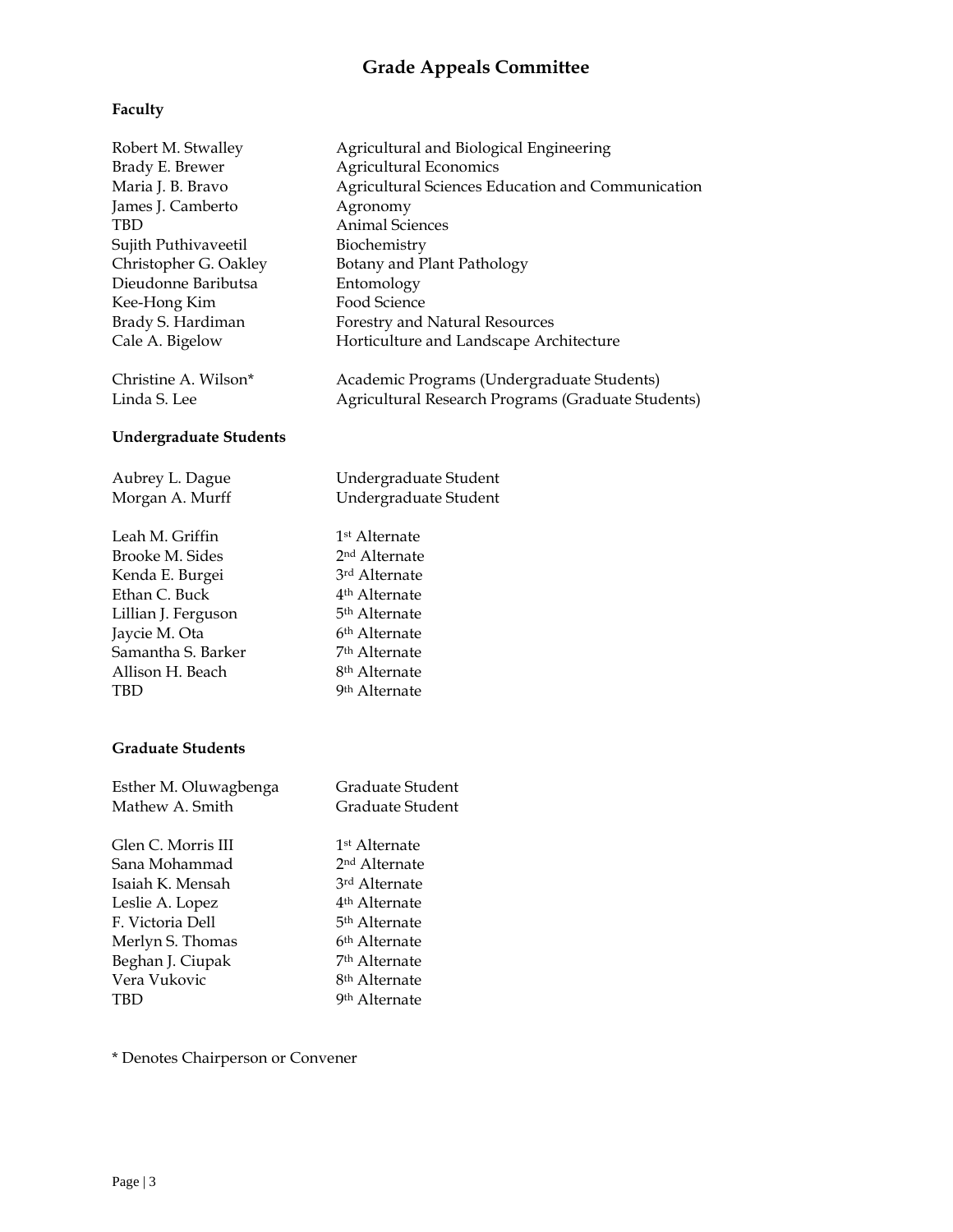### *Administrative Committees – Faculty and Staff Representatives* **College of Agriculture Awards Committee**

H. Holly Wang **Agricultural Economics** Eileen J. Kladivko Agronomy Alan G. Mathew Animal Sciences Frederick S. Gimble Biochemistry John J. Couture Entomology Yuan Yao Food Science John H. Lumkes **Office of Academic Programs** 

#### **Undergraduate Students**

Halee M. Fisher **Agricultural Economics** To Be Determined Agronomy Tiffany Chang **Animal** Sciences Avery E. Hurst Biochemistry Olivia M. Gearner Entomology Madison A. Mehringer Food Science

John T. Evans **Agricultural and Biological Engineering** Natalie J. Carroll Agricultural Sciences Education and Communication Jin-Rong Xu Botany and Plant Pathology Reuben R. Goforth Forestry and Natural Resources Steven G. Hallett **Horticulture and Landscape Architecture** Elizabeth A. Byers-Doten Office of Academic Programs

To Be Determined Agricultural and Biological Engineering Melanie J. Hasler **Agricultural Sciences Education and Communication** Agricultural Sciences Education and Communication Mark T. Anderson Botany and Plant Pathology Madison D. Kresse **Forestry** and Natural Resources Phoenix B. Jefferson **Horticulture and Landscape Architecture** To Be Determined Natural Resources and Environmental Sciences

#### **Diversity Action Team in Agriculture**

Shweta Singh **Agricultural and Biological Engineering** Kwamena K. Quagrainie **Agricultural Economics** Mark A. Tucker **Agricultural Sciences Education and Communication** Agricultural Sciences Education and Communication Diane R. Wang Agronomy Kara R. Stewart **Animal Sciences** Orla M. Hart Biochemistry Daniel B. Szymanski<br>Botany and Plant Pathology Laura L. Ingwell **Entomology** Molly Webb Food Science Brady S. Hardiman Forestry and Natural Resources Joshua R. Widhalm Horticulture and Landscape Architecture Steven G. Hallett **Horticulture and Landscape Architecture**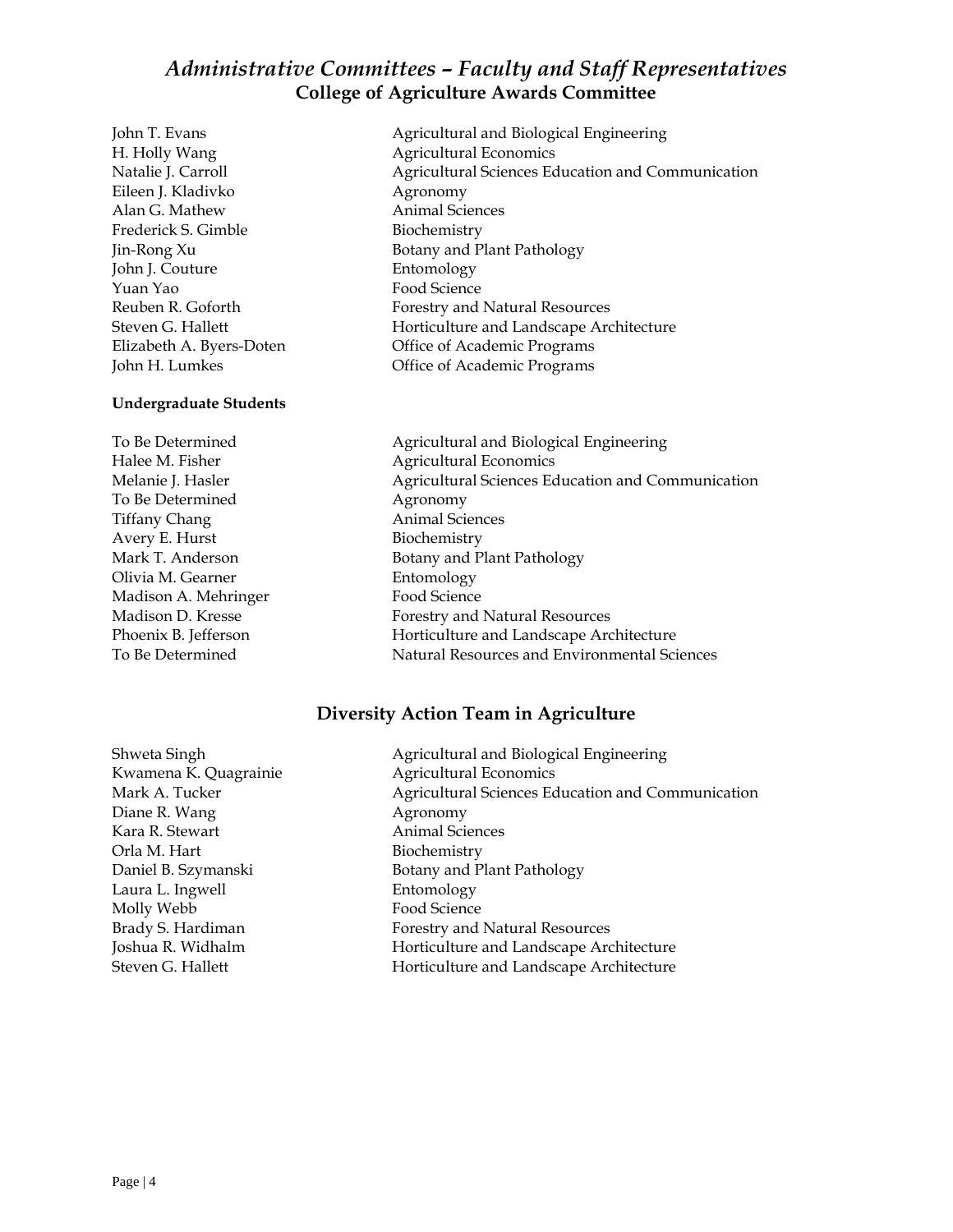#### **Graduate Council in Agriculture**

Richard H. Grant Agronomy Kolapo Ajuwon **Animal Sciences** Elizabeth J. Tran Biochemistry Ian Kaplan Entomology Arun K. Bhunia Food Science

Gebisa Ejeta **Agronomy** J. Alex Pasternak Animal Sciences Frederick S. Gimble Biochemistry Brock A. Harpur Entomology Owen G. Jones Food Science

Margaret Gitau **Agricultural and Biological Engineering** Nicole J. Widmar Agricultural Economics Agricultural Sciences Education and Communication William G. Johnson Botany and Plant Pathology Michael A. Jenkins Forestry and Natural Resources Joshua R. Widhalm Horticulture and Landscape Architecture Linda S. Lee Agricultural Research Programs

#### **Honors Committee**

Meng Deng **Agricultural and Biological Engineering** Todd H. Kuethe Agricultural Economics Natalie J. Carroll **Agricultural Sciences Education and Communication** Agricultural Sciences Education and Communication Leonor Boavida Botany and Plant Pathology Patrick A. Zollner Forestry and Natural Resources Aaron W. Thompson **Horticulture and Landscape Architecture** Laura C. Bowling Natural Resources and Environmental Science Elizabeth Byers-Doten Office of Academic Programs

#### **Leadership Development Certificate Program Committee**

| Agricultural and Biological Engineering           |
|---------------------------------------------------|
| <b>Agricultural Economics</b>                     |
| Agricultural Sciences Education and Communication |
| Agronomy                                          |
| <b>Animal Sciences</b>                            |
| Biochemistry                                      |
| Botany and Plant Pathology                        |
| Entomology                                        |
| Food Science                                      |
| Forestry and Natural Resources                    |
| Horticulture and Landscape Architecture           |
| Office of Academic Programs                       |
|                                                   |